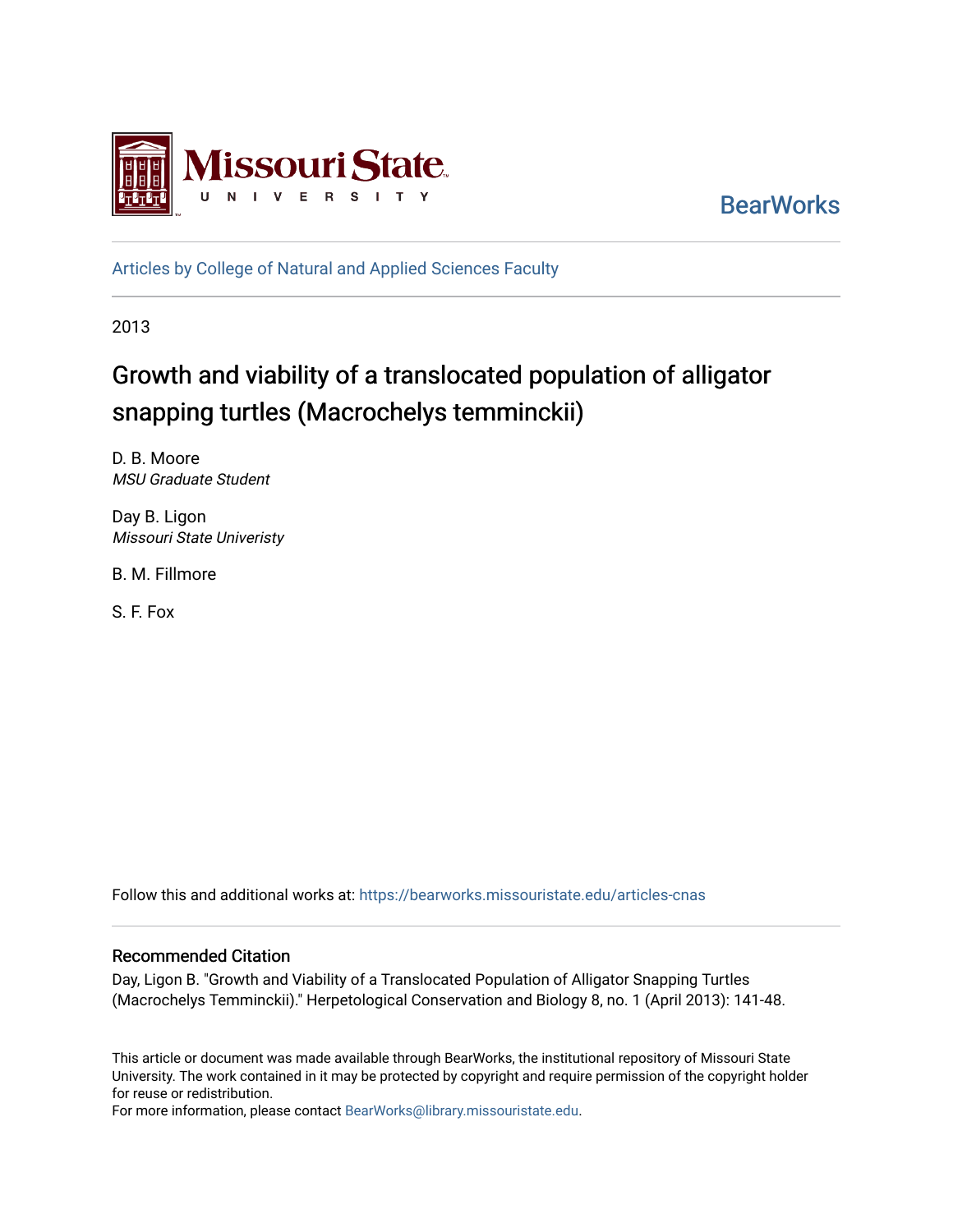## **GROWTH AND VIABILITY OF A TRANSLOCATED POPULATION OF ALLIGATOR SNAPPING TURTLES (***MACROCHELYS TEMMINCKII***)**

*DANIEL B. MOORE, 1,4 DAY B. LIGON, 2,5 BRIAN M. FILLMORE, 3 AND STANLEY F. FOX1*

<sup>1</sup><br> *Department of Zoology, Oklahoma State University, Stillwater, Oklahoma 74075*<br>
<sup>2</sup> Department of Bislam Missouri State University, Springfold Missouri 65907 <sup>2</sup>Department of Biology, Missouri State University, Springfield, Missouri 65897 *Tishomingo National Fish Hatchery, Tishomingo, Oklahoma 73460 4 Present address: Biological Sciences, Murray State College, Tishomingo, Oklahoma 73460 5 Corresponding author, e-mail: DayLigon@MissouriState.edu* 

*Abstract***.—Exploited for food, traditional medicine, and pets, many turtle populations have been over-harvested or even extirpated from historic ranges. Most turtles possess life-history characteristics that complicate conservation efforts. These characteristics include delayed sexual maturity and high embryo and juvenile predation rates. Restoration strategies include nest protection, head-starting, and translocations. We examined short-term results of these strategies on a reintroduced population of Alligator Snapping Turtles (***Macrochelys temminckii***) in southern Oklahoma. We released 16 hatchery-raised juveniles and 249 adult** *M. temminckii* **into pools adjacent to the Washita River near Lake Texoma on the border of Texas and Oklahoma, USA. We tracked mortality and conducted nest searches to document factors related to population sustainability. We used hoop nets to recapture individuals and track growth. We confirmed seven mortalities during 2007 and none in 2008. In 2007 we located eight nests, all of which were depredated, and 18 nests in 2008, one of which was detected before depredation and successfully protected until hatching. We compared growth rates of released juveniles and members of the same cohort that were kept in captivity. There was no significant difference in dimensional growth, but released juveniles gained more weight than those retained at the hatchery.** 

*Key Words.—*Conservation; growth; head-start; mortality; predation; reintroduction

#### **INTRODUCTION**

Freshwater ecosystems are among the most severely human-impacted ecosystems (Benke 1990; Lydeard and Mayden 1995; Sala et al. 2000; Dudgeon et al. 2006). Anthropogenic activities such as flood control, agriculture, industry, urbanization, deforestation, mining, and removal of water all contribute to the degradation of aquatic habitats and water quality, often at some distance from the source of impact (Benke 1990; Lydeard and Mayden 1995; Dudgeon et al. 2006). Deterioration of these habitats is a prime driver of loss of biological diversity (Mitchell and Klemens 2000; Moll and Moll 2000; Bodie 2001; Palmer et al. 2010; Strayer and Dudgeon 2010). Biological diversity is essential to ecosystem function (Duffy 2002; Cardinale et al. 2006; Dudgeon et al. 2006). Aquatic turtles have important roles in aquatic food webs and system energetics (Lagler 1943; Paine 1966; Iverson 1982; Congdon et al. 1986; Moll and Moll 2004).

Threats to aquatic turtles include alteration, fragmentation, and loss of habitat, as well as exploitation for food, pets, and traditional Asian medicine (Gibbons et al. 2000; Pritchard 2006). Turtles and turtle eggs have been harvested for food since the early Pleistocene (Auffenberg 1981), throughout human history (Iverson 1982; Frazer 2003), to modern times (Heinrich et al. 2010). The use of turtle parts for medicine has also been

well documented (Sodhi et al. 2004; Alves et al. 2008). Anthropogenic influences leading to habitat loss, alteration, or fragmentation are unlikely to wane, as humans require and modify more and more water and wetland habitat.

Turtles are long-lived and typically have high embryo and juvenile mortality rates, delayed sexual maturity, and protracted reproductive potential (Gibbons 1987; Wilbur and Morin 1988; Congdon et al. 1994). These life-history characteristics make turtles vulnerable to decline when exploitation of adults and juveniles is severe (Brooks et al. 1991; Congdon et al. 1993, 1994; Heppell et al. 1996; Heppell 1998). The Alligator Snapping Turtle, *Macrochelys temminckii*, is not protected at the US federal level (United States Fish and Wildlife Service 1991), but it is afforded varying levels of protection in every state where it occurs (Buhlmann and Gibbons 1997).

The best approach to turtle conservation is maintenance of large functional ecosystems and preservation of viable populations within native ranges (Soulé 1985; Snyder et al. 1996; Moll and Moll 2004). However, identifying and conserving large tracts of high-quality habitat is difficult and expensive. Protection of natural diversity is tenuous, and is subject to the political, economic, and cultural climate of the region. Often, conservation biology is a "crisis" discipline wherein particular ecosystems, habitats, or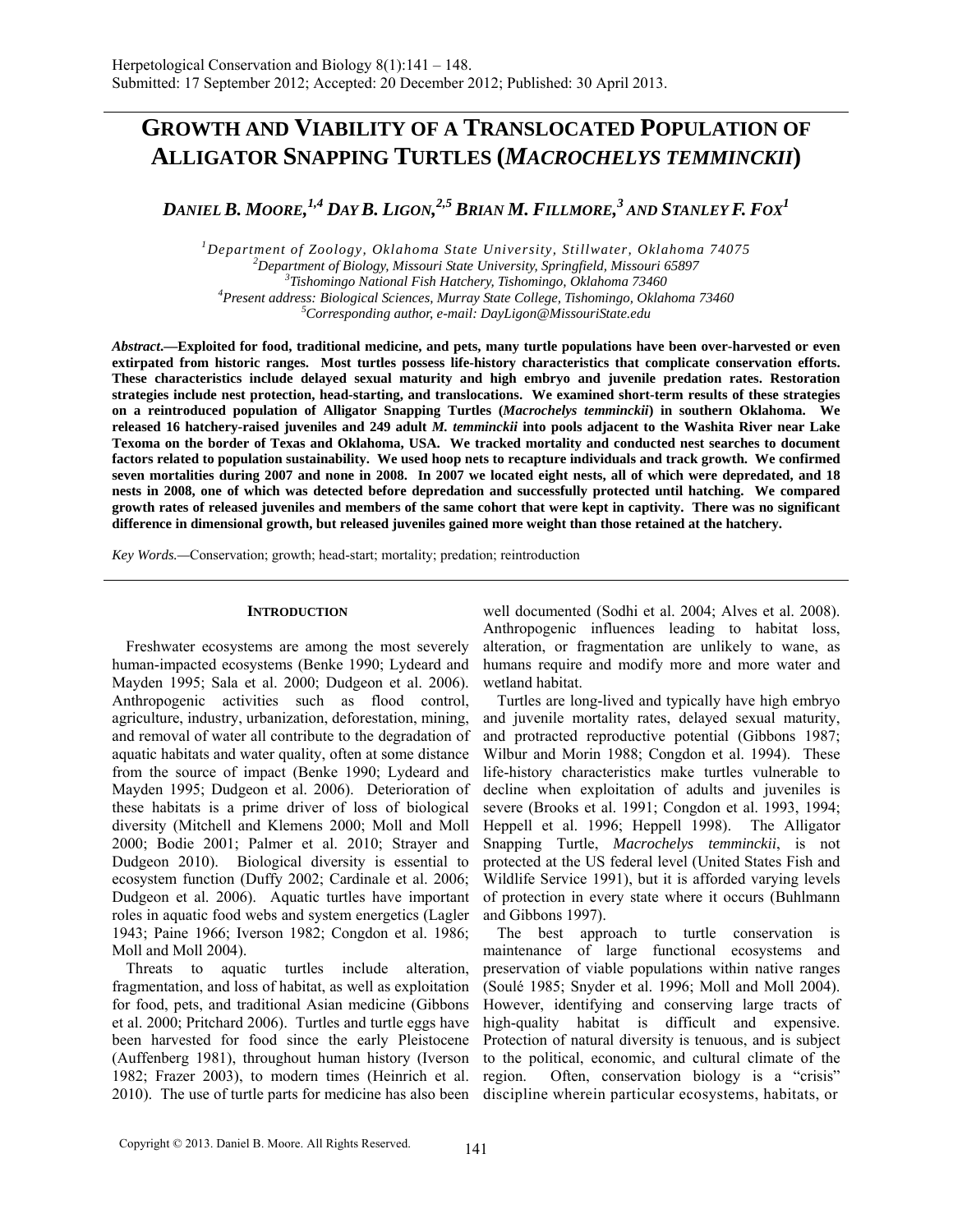|      |                | Total   |       |         | Unknown | Male:Female |
|------|----------------|---------|-------|---------|---------|-------------|
| Pool | Hectares       | Turtles | Males | Females | Sex     | Ratio       |
| A    | $\overline{4}$ | 30      | 16    | 12      | ◠       | 1.3:1       |
| B    | 15             | 27      | 11    | 14      |         | 0.8:1       |
| C    | 14             | 39      | 11    | 15      | 13      | 0.7:1       |
| D    | 381            | 30      | 17    | 9       | 4       | 1.8:1       |
| E    | 138            | 31      | 19    | 10      |         | 1.9:1       |
| F    | 44             | 62      | 26    | 21      | 17      | 1.2:1       |
| G    | 141            | 30      | 15    | 10      |         | 1.5:1       |

**TABLE 1**. Pool area, number of released turtles, sex, and male-to-female ratios of translocated Alligator Snapping Turtles (*Macrochelys temminckii*) in the Washita River drainage in Oklahoma, 2007.

species become critically threatened, necessitating intensive and reactionary conservation efforts (Soulé 1985; Lyles and May 1987). There are three primary (reactionary) approaches to conservation of turtles: (1) protection of nests, (2) head-starting/reintroduction, and (3) translocations (Siegel and Dodd 2000).

Protection of marine turtle nests has had variable success (Dutton et al. 2005). This strategy typically involves patrolling nesting areas to discourage predators, application of predator exclusion devices, and/or relocation of threatened nests to safer areas. Headstarting has been used for several decades, primarily among marine species, but also has had a mixed record of success (Frazer 1992; Bowen et al. 1994). There are no management strategies that substitute for the protection of reproductively mature adults (Heppell et al. 1996; Heppell 1998). Here we report on our observations of nest predation, head-starting, and translocations of *M. temminckii* in Oklahoma.

#### **MATERIALS AND METHODS**

Adult turtles were confiscated in 2006 from a privately owned turtle farm in Arkansas that was in violation of permits. We obtained these turtles for reintroduction into portions of the historic range of *M. temminckii* in Oklahoma. In spring 2007, a multi-state, multi-agency effort (US Fish and Wildlife Service [USFWS], Oklahoma Department of Wildlife Conservation [ODWC], Arkansas Game and Fish Commission, Oklahoma State University, and the Tulsa Zoo) moved these turtles from the Joe Hogan State Fish Hatchery in Lonoke, Arkansas, where they were temporarily housed, to Tishomingo National Fish Hatchery. Each turtle received a health assessment from Tulsa Zoo and Oklahoma State University veterinary staff, an implanted Passive Integrated Transponder (PIT) tag (12 mm, 125 kHz; Biomark, Boise, Idaho), and a unique series of holes drilled in the posterior marginal scutes (Cagle 1939). Information gleaned from the owners of the turtle farm by the Arkansas Game and Fish Commission indicated that all turtles had been trapped in Arkansas adjacent to the Washita River immediately north of Lake

and therefore originated from the Mississippi River drainage. However, due to the large number of animals involved and immediacy of the translocation, origins were not validated with genetic testing.

Juvenile turtles were obtained from captive-bred stock produced at Tishomingo National Fish Hatchery in Johnston County, Oklahoma. Recent surveys found that the species declined over much of the western portion of its historic range (Riedle et al. 2005), and this facility implemented a captive propagation and head-start program in 1999 (Riedle et al. 2008) using adult *M. temminckii* obtained from Sequoyah National Wildlife Refuge in east central Oklahoma. This native population has been shown to be genetically similar to other populations within the Mississippi drainage (Echelle et al. 2009).

We recorded morphological measurements, including straight midline carapace length (MCL), midline plastron length (MPL), and mass. We released 249 adult turtles into seven pools (Fig. 1) at our study site on 11 April 2007 (Table 1). Turtles averaged  $13.5 \pm 7.5$  kg (mean  $\pm$ 1 SD). Mean MCL was  $37.7 \pm 6.6$  cm, and mean MPL was  $28.8 \pm 4.9$  cm.

We selected 16 juveniles (mass =  $904 \pm 136$  g; MCL =  $14.8 \pm 7.5$  cm; MPL =  $11.7 \pm 2.9$  cm) from the combined 2002 and 2004 cohorts at the hatchery. All received a PIT tag and unique set of carapace marks as described for the adults. We released these turtles 8 June 2007 into an oxbow where we had previously released adults. We retained 26 juveniles from the combined 2002 and 2004 cohorts at the hatchery for comparison with the ones released to the wild. We fed these turtles fish-based pellets and live and dead fish *ad libitum*. Water temperatures fluctuated seasonally, and light cycles were dictated by natural light exposure through windows. The density at which we maintained turtles varied with size, with larger animals housed at lower densities. However, growth rates of captive turtles were not density dependent (unpubl. data).

*Study site.*—We chose seven permanent water bodies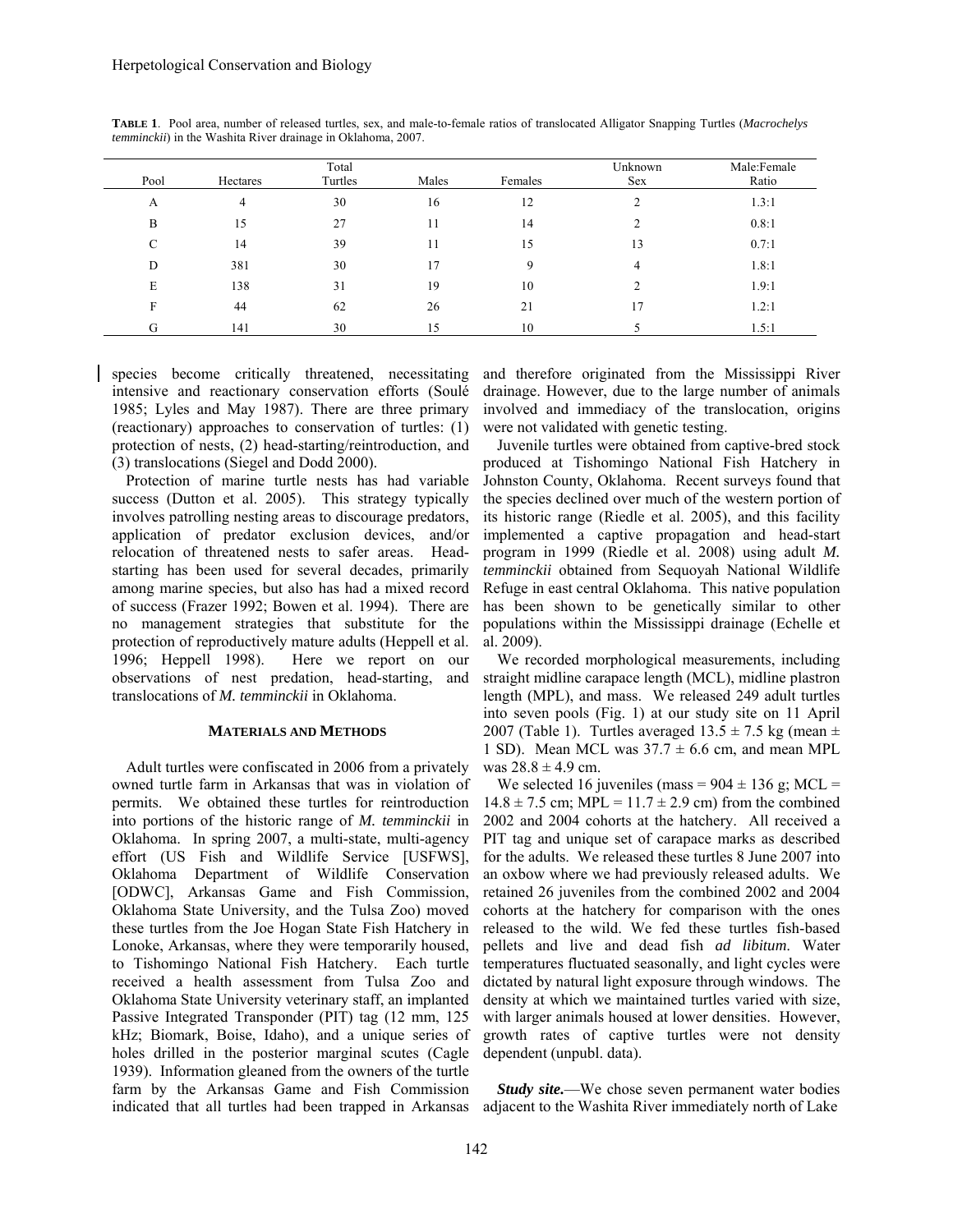

**FIGURE 1**. Map of release sites of Alligator Snapping Turtles (*Macrochelys temminckii*) adjacent to the Washita River where turtles were relocated in Johnston and Marshall counties, Oklahoma, in the spring of 2007. Letter designations correspond with those in Table 1.

Texoma for the initial turtle reintroduction (Table 1, Fig. 1). The pools were located on properties owned and managed by the US Army Corp of Engineers or the USFWS, and as such were likely to be better protected than other localities. Four of these pools were within the boundary of the Tishomingo National Wildlife Refuge Management Unit, which is co-managed with the ODWC. Two pools were coves of Lake Texoma isolated by Washita River sediment deposition. The last area was an artificial oxbow of the Washita River created during the construction of Lake Texoma. Pools varied in size from approximately 2 ha to over 300 ha and had riparian buffers that provided shaded margins, depths of 4–5 m, numerous snags, and submerged structure in the form of logs and root wads. All were located within the floodplain of the Washita River and became interconnected during high water events that typically occur seasonally. The climate of this area includes variably wet, hot summers and typically mild winters.

*Methods.*—To measure growth and body condition, we recaptured individuals using commercially available hoop nets baited with fresh or frozen fish. The singlethroated, four-hoop nets (mesh size 2.5 cm) were 1 m diameter, and 2 m long (Memphis Net & Twine, Memphis, Tennessee). These were anchored at either end or attached to structure and stretched using Polyvinyl Chloride (PVC) pipe braces. We allowed 15– 30 cm of airspace so captured animals could breathe. We used gill nets to procure bait at a site that was outside of the area where turtles were trapped, and primarily used catostomid species such as Smallmouth Buffalo (*Ictiobus bubalus*). Some additional bait fish were acquired as by-catch in our turtle traps. Fish that we captured but that we did not immediately use were frozen for future trapping efforts. We suspended bait by wires or string from the third hoop, distal to the throat of the net (Cagle 1950). We typically deployed nets in the evening, and checked them before noon the next day. We recorded net location data and site descriptions, as well as morphological characteristics of trapped turtles. Depending on size, we measured MCL and MPL with 100-cm forestry calipers (Haglof, Sweden), or 300-mm vernier calipers. We weighed turtles  $\leq 5$  kg with a top loading mechanical scale and larger turtles with a 50-kg spring scale. We visually searched banks of the release pools in an effort to locate nests or identify locations of pre-nesting activity.

We compared changes in MCL of released juveniles individuals to those within their cohort that were kept at the hatchery. Growth in length was first regressed against initial length because growth rates are typically size-specific. We assessed body condition using an index proposed by Jakob et al. (1996). Slope was obtained from a regression of log mass vs. log carapace length. We used this slope in the following formula: Body condition =  $mass/(MCL)^{slope}$ . We computed change in condition as final condition minus initial condition for the same individual.

We investigated all reported instances of mortality. Depending on the condition of the carcass, remains were taken to the Tulsa Zoo for necropsy. We searched for nests in May and June, which was done primarily in conjunction with trapping activities. Most searches were limited to observations from a boat and infrequently involved searching on foot due to vegetation density. When we found viable nests, we installed a predator exclusion device constructed of plastic-coated heavygauge wire mesh over the intact nest. This consisted of 5  $\times$  5 cm woven wire mesh of 12-gauge galvanized steel formed into a  $70 \times 90 \times 31$  cm tall open-bottomed cage anchored with 40-cm tent stakes.

#### **RESULTS**

We trapped May - August, and we sampled 180 net nights in 2007 and 322 net nights in 2008 (net night  $=$ one net set for one night). We acquired growth data on 8 juveniles and 24 adults. There were 50 recaptures of adults, 47 of which occurred in 2007. We recorded 23 recaptures of juveniles, five of which occurred in 2007. We did not include growth data for the adult turtles in the analyses. Slower growth rates exhibited by adult turtles, compounded by mass variation experienced by nesting females, precluded meaningful analyses.

We first compared dimensional growth between released turtles and those retained at the hatchery. The regression of change per day in MCL vs. initial MCL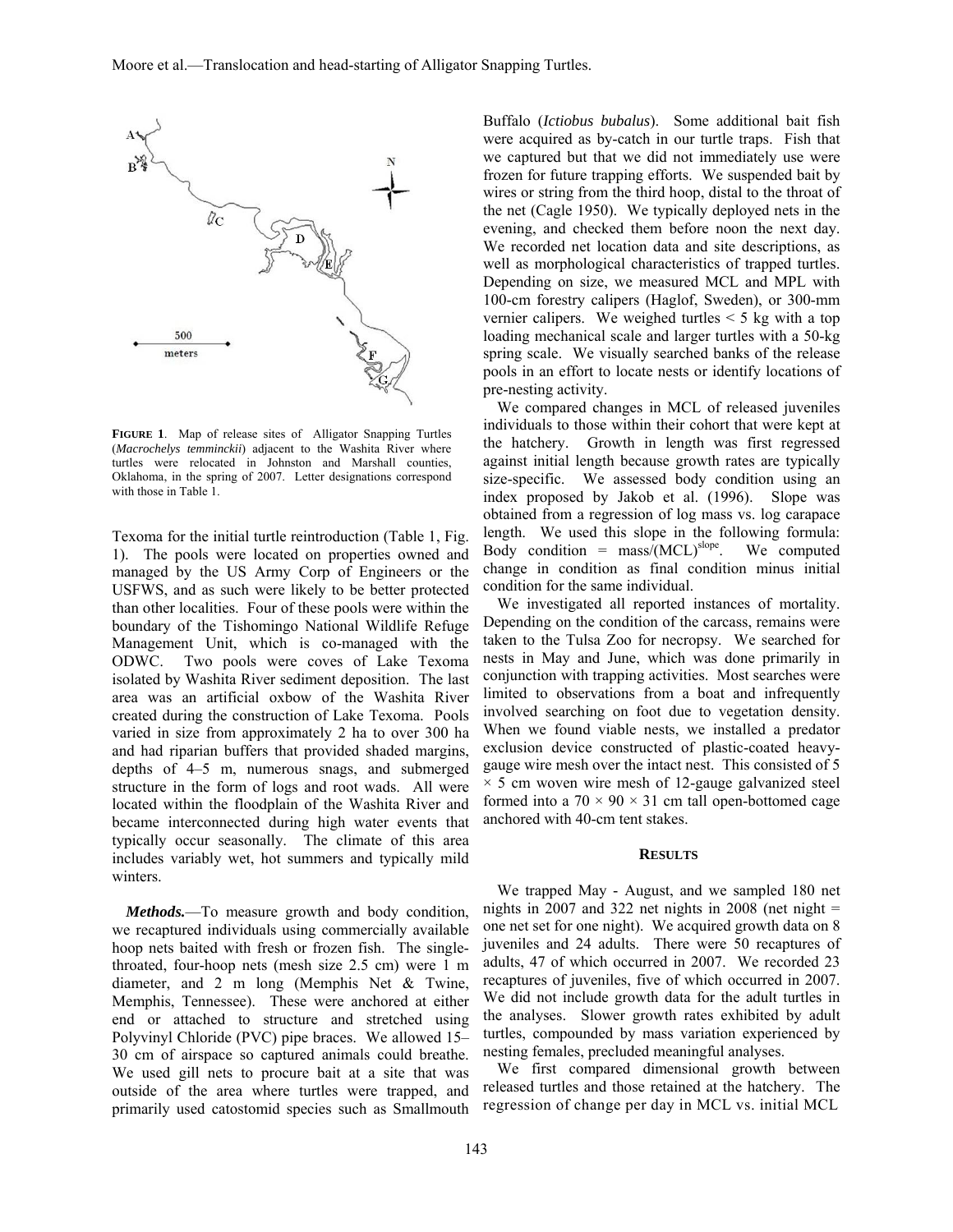

**FIGURE 2.** Midline carapace length (MCL) growth per day as a function of initial MCL in hatchery-raised Alligator Snapping Turtles (*Macrochelys temminckii*) later released (solid circles) and not released (open circles).

was not significant (Fig. 2;  $F_{1,31}$  < 0.001,  $P = 0.982$ ), so no correction for initial MCL was necessary. There was no significant difference in MCL change per day between the groups (captive animals =  $0.085 \pm 0.004$ mm/day; released animals =  $0.071 \pm 0.005$  mm/day;  $t =$ −1.72, DF = 31, *P* = 0.090). We then compared changes in body condition of these same groups of juveniles. We plotted log mass vs. log MCL to obtain the slope used in the formula for body condition (Fig. 3). Released juveniles significantly increased body condition compared to those retained at the hatchery  $(t = 2.59, DF)$  $= 31, P = 0.015$ .

We recorded seven confirmed instances of mortality, all within the first year of the study. Three were removed from trotlines (which apparently caused the turtles to drown), one was the victim of a gunshot to the head, and another suffered blunt trauma to the cervical portion of the vertebral column from an unknown source. We found two other turtles dead under suspicious circumstances: one large male was found on the bank where he had evidently been placed, and another was found floating while we investigated a report of a turtle snagged on a trotline. There were four other unconfirmed reports of turtles snagged on trotlines.

Unfortunately, locating nests was easiest after depredation. We identified disturbed nests of *M. temminckii* from morphology of eggshell remnants. Eggs of this species are easy to differentiate from those of other sympatric turtles because of their large size and nearly spherical shape. We located eight nests using this method in 2007 and 17 in 2008. We also located one intact nest containing 31 eggs 20 May 2008.



**FIGURE 3.** Log transformed mass vs. log transformed Midline carapace length (MCL) for all Alligator Snapping Turtles (*Macrochelys temminckii*) including both initial and final measurements. Regression line is significantly different than zero  $(F_{1,62} = 3105.1, P \le 0.001)$ , with a slope of 2.77.

#### **DISCUSSION**

 Due to the extirpation of Alligator Snapping Turtles at our study site, we could not compare the growth performance or fate of captive-reared turtles to wild counterparts under identical conditions. Nonetheless, the juvenile turtles that were released exhibited significantly improved body condition compared to those retained at the hatchery, suggesting that they encountered optimal conditions for growth in the wild. Survival rates of hatchery-raised juveniles a year after release was high, and there was evidence of survival for over two years after release (Jared Wood, pers. comm.).

The translocation effort was successful in that relocated adults survived the winter and reproduced. The discovery of nests, even depredated ones, was encouraging. The non-depredated nest was surrounded by a predator-exclusion device and later excavation proved that the nest produced hatchlings (Justin Roach, pers. comm.). We observed considerable nesting activity in the form of trial nest holes (pre-nests, Cagle 1950) at various stages of completion associated with substantial soil disturbance. Although we detected many depredated nests, the number was low in comparison to the number of adult females that were released. However, because we had limited manpower and a very large area to monitor, the depredated nest count should be considered a minimum estimate, and it is likely that more intensive and targeted searching efforts would locate more nests.

The low number of recaptures of translocated adult turtles in the second summer of the study was surprising given our recapture success in the first year. One explanation for this pattern is that a high proportion of adults did not survive to the second year. However, this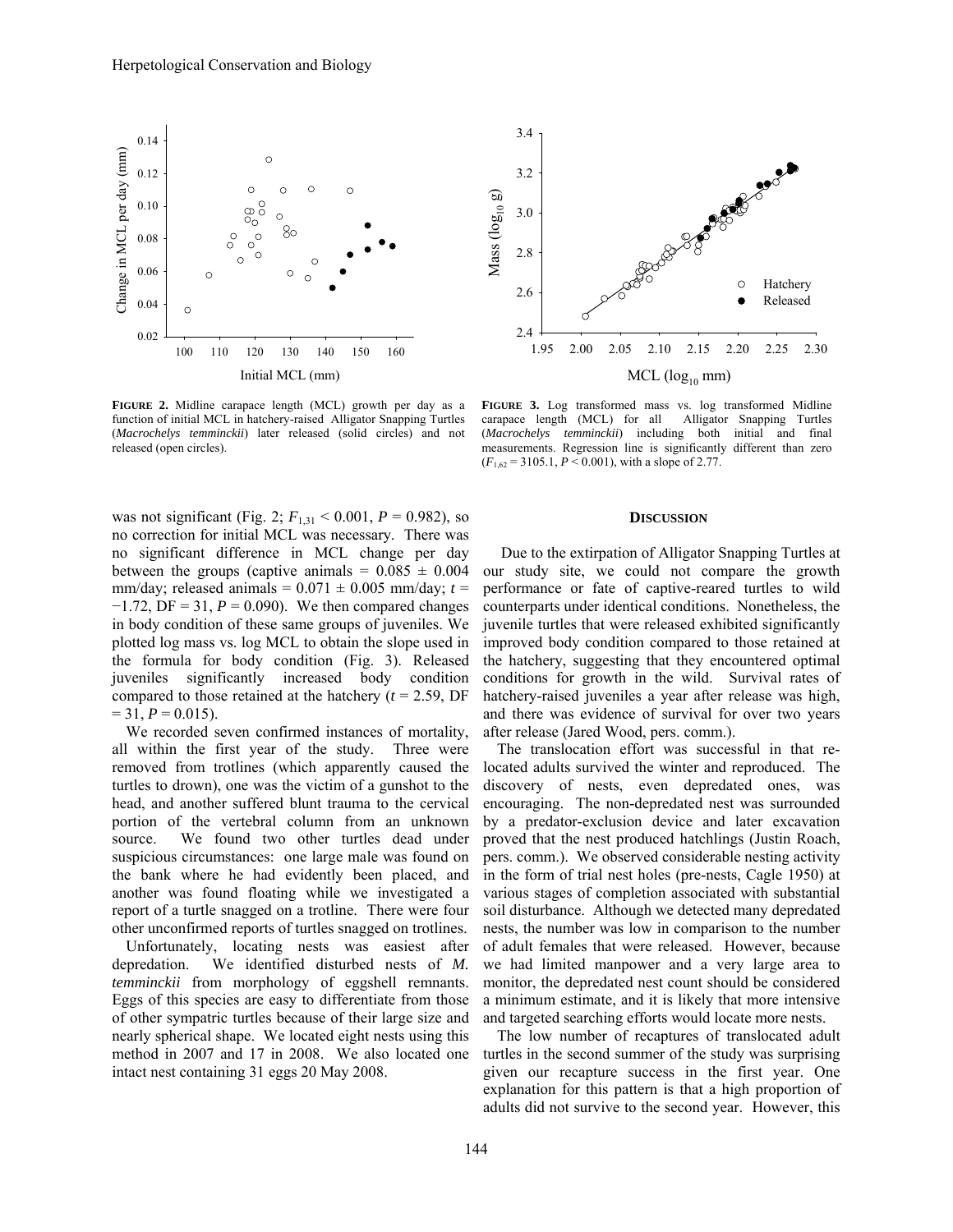appears unlikely; no mortality was recorded among a subset of 16 animals that were equipped with radio transmitters at the time of release (Moore 2010), yet these animals were also not recaptured despite targeted efforts to do so. Additionally, the number of depredated nests observed in 2008 at two release sites closely matched the number of females that were released, suggesting high survival rates, at least among females. Based on this combination of data, the most parsimonious explanations for low recapture rates in the second year of our study are that animals became trapshy or simply had sufficiently good foraging success that they were not readily attracted to baited nets.

Several studies have documented turtle mortality associated with human recreation (Bishop 1983; Barko et al. 2004; Boundy and Kennedy 2006; Galois and Ouellet 2007). Sloan and Taylor (1987) found one Alligator Snapping Turtle dead from a gunshot wound and another that drowned in an abandoned monofilament net. Santhuff (unpubl. report) removed one dead and one live *M. temminckii* from trotlines. The only recent Alligator Snapping Turtle of record in Kansas was found snagged on a trotline (Shipman 1993). Heck (1998) and Glass (1949) reported the deaths of multiple Alligator Snapping Turtles from encounters with fishing gear. During the course of this study, one of us (DBM) measured and released two wild Alligator Snapping Turtles at other locations in southeastern Oklahoma that had been caught by fishermen.

In this study, all cases of mortality were suspect and most were convincingly traced to anthropogenic origins. All of the trotlines that snagged turtles were abandoned and therefore illegal. They were covered with algae and for all appearances had been abandoned for a long time. It is also notable that the pool used most by local fishermen and outdoorsmen with the greatest cultural bias against this project (Kevin Vaughn, pers. comm.) was the site of five of the seven recorded mortalities. Community approval and support for conservation efforts is often overlooked, and more effort to engage local sportsmen would undoubtedly improve the longterm outlook for the reintroduced population.

Success cannot be declared until substantial recruitment of translocated turtles is observed, and therefore cannot be fully evaluated for several years (Germano and Bishop 2008). However, our initial results were promising. Several characteristics of Alligator Snapping Turtles make this long-lived species a seemingly good candidate for reintroductions. A proclivity for long-distance dispersal (Wickham 1922; Sloan and Taylor 1987; Shipman et al. 1995; Harrel et al. 1996; Shipman and Riedle 2008) coupled with a catholic diet (Allen and Neill 1950; Sloan et al. 1996; Elsey 2006), as well as year-round presence of sperm in mature males (Dobie 1971), forced copulations (Berry and Shine 1980), and probable sperm storage in females (Gist and

Jones 1989; Gist and Congdon 1998), all contribute to the species' reestablishment potential in the Washita River Basin.

Potential barriers to reintroduction success are mostly anthropogenic. Cultural resistance to a species whose presence is believed to negatively impact the local sport fishery is strong. Aquatic turtles often aggregate for nesting (Iverson 1991) and suitable nest sites could become rare as hydrology and riparian habitats are manipulated (Conner et al. 2005). Human development near turtle populations can lead to an increase in subsidized meso-predators, many of which are known to depredate turtle nests. Finally, dams impede dispersal and gene flow for this strictly aquatic species. For longlived species with delayed sexual maturity, protection of adult turtles is vitally important.

*Acknowledgments*.—Financial support was provided by The Turtle Survival Alliance and Delta Foundation. We thank Anthony Echelle and Mark Gregory for constructive criticism that greatly improved the manuscript. Tishomingo National Fish Hatchery produced the head-started turtles that we released in this study and also provided a great deal of logistical support and equipment. Tishomingo National Wildlife Refuge supplied a vehicle, fuel, and living quarters, for which we are indebted. Finally, invaluable field assistance was given by Jona Tucker, Lee Moore, Michele Elmer, Rebecca Fillmore, Caleb Bolton, Chad Simpson, Tracy Richardson, Jared Wood, Michael Sandler, Nate Treadaway, Jenni Treadaway, and Michael Zimmerman. Research was approved under Oklahoma State University Animal Care and Use Protocol AS075.

#### **LITERATURE CITED**

- Allen, E.R., and W.T. Neill. 1950. The Alligator Snapping Turtle, *Macroclemys temminckii*, in Florida. Special Publication No. 4, Ross Allen's Reptile Institute. Silver Springs, Florida.
- Alves, R.R.N., W.L.S. Vieira, and G.G. Santana. 2008. Reptiles used in traditional folk medicine: conservation implications. Biodiversity Conservation 17:2037–2049.
- Auffenberg, W. 1981. The fossil turtles of Olduvai Gorge, Tanzania, Africa. Copeia 1981:509–522.
- Barko, B.A., J.T. Briggler, and D.E. Ostendorf. 2004. Passive fishing techniques: A cause of turtle mortality in the Mississippi River. Journal of Wildlife Management 68:1145–1150.
- Benke, A.C. 1990. A perspective on America's vanishing streams. Journal of the North American Benthological Society 9:77–88.
- Berry, J.F., and R. Shine. 1980. Sexual size dimorphism and sexual selection in turtles (Order Testudines). Oecologia 44:185–191.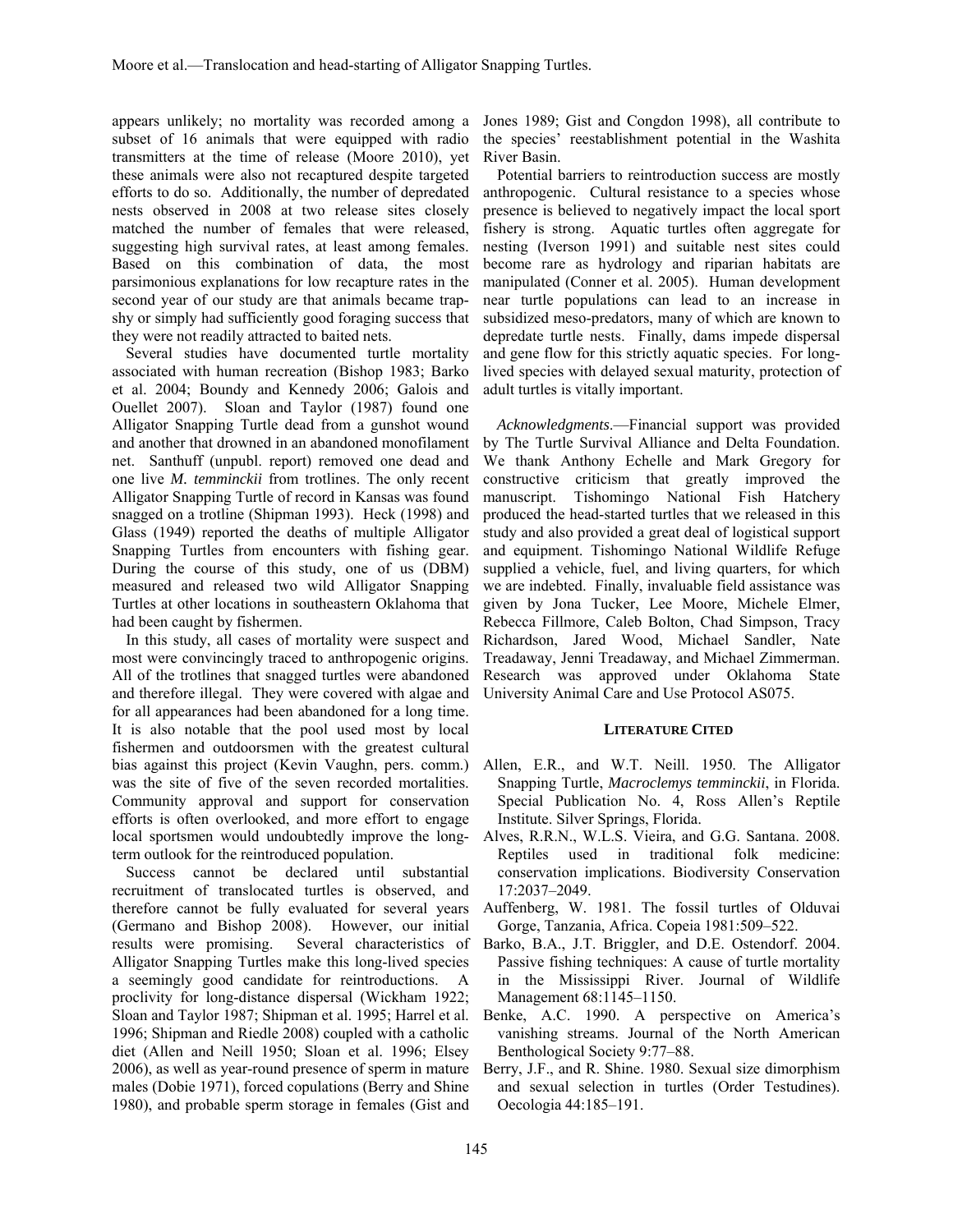- Bishop, J.M. 1983. Incidental capture of Diamondback Terrapin by crab pots. Estuaries 6:426–430.
- Bodie, J.R. 2001. Stream and riparian management for freshwater turtles. Journal of Environmental Management 62:433–455.
- Boundy, J., and C. Kennedy. 2006. Trapping survey results for the Alligator Snapping Turtle (*Macrochelys temminckii*) in southeastern Louisiana, with comments on exploitation. Chelonian Conservation and Biology 5:3–9.
- Bowen, B.W., T.A. Conant, and S.R. Hopkins-Murphy. 1994. Where are they now? The Kemp's Ridley headstart project. Conservation Biology 8:853–856.
- Brooks, R.J., G.P. Brown, and D.A. Galbraith. 1991. Effects of a sudden increase in natural mortality of adults on a population of the Common Snapping Turtle (*Chelydra serpentina*). Canadian Journal of Zoology 69:1314–1320.
- Buhlmann, K.A., and J.W. Gibbons. 1997. Imperiled aquatic reptiles of the southeastern United States: historical review and current conservation status. Pp. 201–232 *In* Aquatic Fauna in Peril: The Southern Perspective. Benz, G. and D.E. Collins (Eds.). Lenz Design & Communications, Decatur, Georgia, USA.
- Cagle, F.R. 1939. A system of marking turtles for future identification. Copeia 193:170–173.
- Cagle, F.R. 1950. The life history of the slider turtle, *Pseudemys scripta troostii* (Holbrook). Ecological Monographs 20:32–54.
- Cardinale, B.J., D.S. Srivastava, J.E. Duffy, J.P. Wright, A.L. Downing, J. Sankaran, and C. Jouseau. 2006. Effects of Biodiversity on the functioning of trophic groups and ecosystems. Nature 443:989–992.
- Congdon, J.D., A.E. Dunham, and R.C. van Loben Sels. 1993. Delayed sexual maturity and demographics of Blanding's Turtles (*Emydoidea blandingii*): implications for conservation and management of long-lived organisms. Conservation Biology 7:826– 833.
- Congdon, J.D., A.E. Dunham, and R.C. van Loben Sels. 1994. Demographics of Common Snapping Turtles (*Chelydra serpentina*): Implications for conservation and management of long-lived organisms. American Zoologist 34:397–408.
- Congdon, J.D., J.L. Greene, and J.W. Gibbons. 1986. Biomass of freshwater turtles: a geographic 173.
- Conner, C.A., B.A. Douthitt, and T.J. Ryan. 2005. Descriptive ecology of a turtle assemblage in an urban landscape. American Midland Naturalist 153:428–435.
- Dobie, J.L., 1971. Reproduction and growth in the Alligator Snapping Turtle, *Macroclemys temminckii* (Troost). Copeia 1971:645–658.
- Dudgeon, D., A.H. Arthington, M.O. Gessner, Z.I. Kawabata, D.J. Knowler, C. Lévêque, R.J. Naiman,

A.H. Prieur-Richard, D. Soto, M.L.J. Stiassny, and C.A. Sullivan. 2006. Freshwater biodiversity: importance, threats, status and conservation challenges. Biological Reviews 81:163–182.

- Duffy, J.E. 2002. Biodiversity and ecosystem function: the consumer connection. Oikos 99:201–219.
- Dutton, D.L., P.H. Dutton, M. Chaloupka, and R.H. Boulon. 2005. Increase of a Caribbean Leatherback Turtle *Dermochelys coriacea* nesting population linked to long-term nest protection. Biological Conservation 126:186–194.
- Echelle, A.A., J.C. Hackler, J.B. Lack, S.R. Ballard, J. Roman, S.F. Fox, D.M. Leslie Jr., and R.A. Van Den Bussche. 2009. Conservation genetics of the Alligator Snapping Turtle: cytonuclear evidence of range-wide bottleneck effects and unusually pronounced geographic structure. Conservation Genetics 11:1375– 1387.
- Elsey, R.M. 2006. Food habits of *Macrochelys temminckii* (Alligator Snapping Turtle) from Arkansas and Louisiana. Southeastern Naturalist 5:443–452.
- Frazer, N.B. 1992. Sea turtle conservation and halfway technology. Conservation Biology 6:179–184.
- Frazer, N.B. 2003. Prehistoric and ancient historic interactions between humans and marine turtles. Pp. 1–38 *In* The Biology of Sea Turtles. Lutz, P.L., J. Musick, and J. Wyneken (Eds.). CRC Press. Boca Raton, Florida, USA.
- Galois, P., and M. Ouellet. 2007. Traumatic injuries in Eastern Spiny Softshell Turtles (*Apalone spinifera*) due to recreational activities in the northern Lake Champlain basin. Chelonian Conservation and Biology 6:288–293.
- Germano, J.M., and P.J. Bishop. 2008. Suitability of amphibians and reptiles for translocation. Conservation Biology 23:7–15.
- Gibbons, J.W. 1987. Why do turtles live so long? Bioscience 37:262–269.
- Gibbons, J.W., D.E. Scott, T.J. Ryan, K.A. Buhlmann, T.D. Tuberville, B.S. Metts, J.L. Greene, T. Mills, Y. Leiden, S. Poppy, and C.T. Winne. 2000. The global decline of reptiles, déjà vu Amphibians. Bioscience 50:653–666.
- Gist, D.H., and J.D. Congdon. 1998. Oviductal sperm storage as a reproductive tactic of turtles. Journal of Experimental Zoology 282:526–534.
- comparison. American Midland Naturalist 115:165– Gist, D.H., and J.M. Jones. 1989. Sperm storage within the oviduct of turtles. Journal of Morphology 199:379–384.
	- Glass, P.B. 1949. *Macroclemys temminckii* in Oklahoma. Copeia 1949:138–141.
	- Harrel, J.B., C.M. Allen, and S.J. Herbert. 1996. Movements and habitat use of subadult Alligator Snapping Turtles (*Macroclemys temminckii*) in Louisiana. American Midland Naturalist 135:60–67.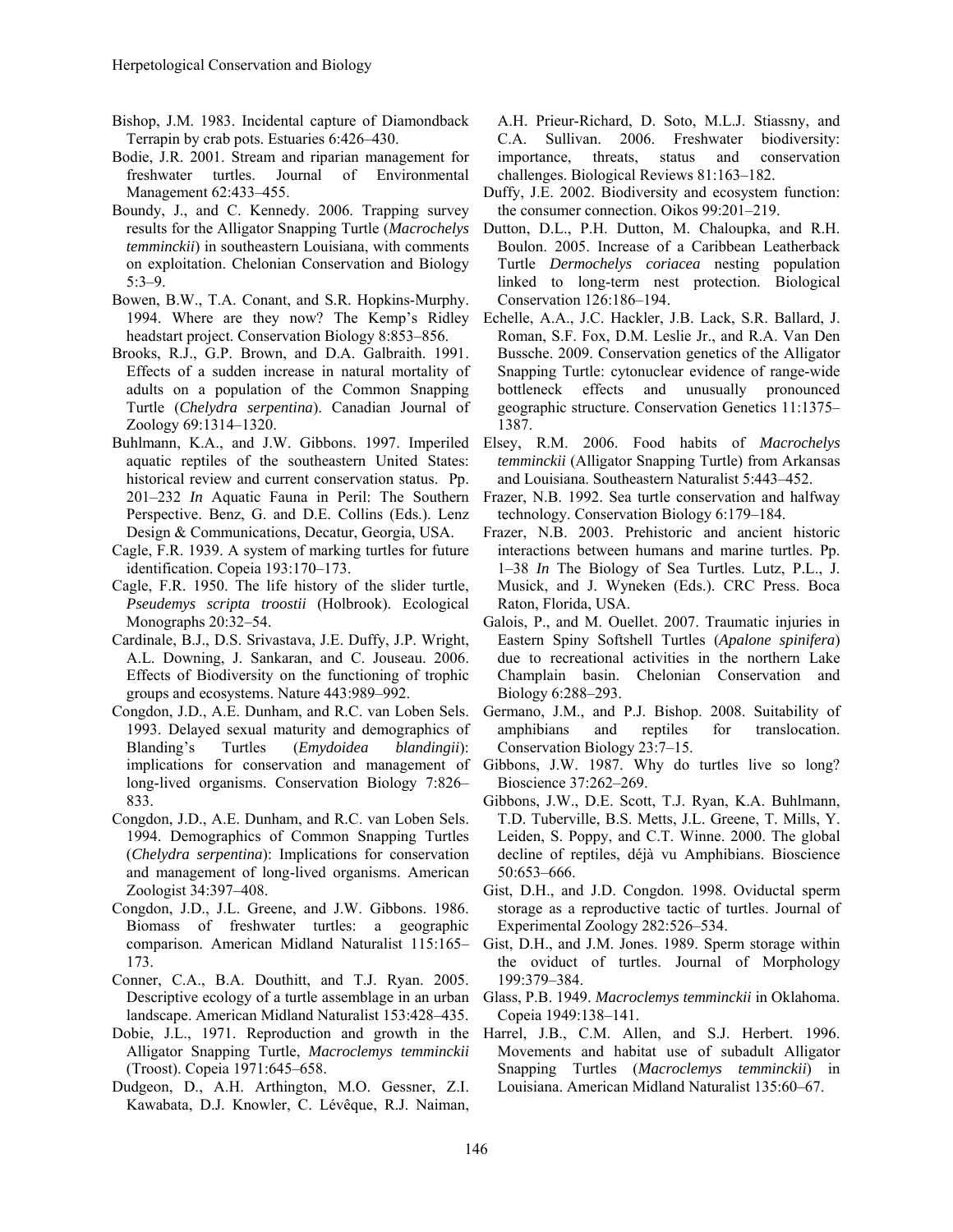- (*Macroclemys temminckii*) in southeast Oklahoma. Proceedings of the Oklahoma Academy of Science 78:53–58.
- Heinrich. G.L., T.J. Walsh, N.M. Mattheus, J.A. Butler, and P.C.H. Pritchard. 2010. Discovery of a modernday midden: continued exploitation of the Suwannee Cooter, *Pseudemys concinna suwanniensis*, and implications for conservation. Florida Scientist 73:14– 19.
- Heppell, S.S. 1998. Application of life-history theory and population model analysis to turtle conservation. Copiea 1998:367–375.
- Heppell, S.S., L.B. Crowder, and D.T. Crouse. 1996. Models to evaluate headstarting as a management tool for long-lived turtles. Ecological Applications 6:556– 565.
- Iverson, J.B. 1982. Biomass in turtle populations: a neglected subject. Oecologia 59:69–76.
- Iverson, J.B. 1991. Patterns of survivorship in turtles (order Testudines). Canadian Journal of Zoology 69:385–391.
- Jakob, E.M., S.D. Marshall, and G.W. Uetz. 1996. A 67.
- Lagler, K.F. 1943. Food habits and economic relations of the turtles of Michigan with special reference to fish management. American Midland Naturalist 29:257– 312.
- Lydeard, C., and R.L. Mayden. 1995. A diverse and endangered aquatic ecosystem of the Southeast United States. Conservation Biology 9:800–805.
- Lyles, A.M. and R.M. May. 1987. Problems leaving the ark. Nature 326:245–246.
- Mitchell, J.C., and M.W. Klemens. 2000. Primary and secondary effects of habitat alteration. Pp. 5–32 *In* Turtle Conservation. Klemens, M.W. (Ed.). Smithsonian Institution Press, Washington, DC, USA.
- Moll, D., and E.O. Moll. 2004. The Ecology, Exploitation, and Conservation of River Turtles. Oxford University Press, New York, New York, USA.
- Moll, E.O., and D. Moll, 2000. Conservation of river turtles. Pp. 126–155 *In* Turtle Conservation. Klemens, M.W. (Ed.). Smithsonian Institution Press, Washington, DC, USA.
- Moore, D. 2010. Monitoring a translocated population of Alligator Snapping Turtles. M.S. Thesis, Oklahoma State University. Stillwater, Oklahoma, USA. 52 pp.
- Paine, R.T. 1966. Food web complexity and species diversity. The American Naturalist 100:65–75.
- Palmer, M.A., H.L. Menninger, and E. Bernhardt. 2010. River restoration, habitat heterogeneity and biodiversity: a failure of theory or practice? Freshwater Biology 55:205–222.
- Heck, B.A. 1998. The Alligator Snapping Turtle Pritchard, P.C.H. 2006. The Alligator Snapping Turtle: biology and conservation. (updated edition). Krieger Publishing Company. Malabar, Florida, USA.
	- Riedle, J.D., D.B. Ligon, and K. Graves. 2008. Distribution and management of Alligator Snapping Turtles, *Macrochelys temminckii*, in Kansas and Oklahoma. Transactions of the Kansas Academy of Science 111:21–28.
	- Riedle, J.D., P.A. Shipman, S.F. Fox, and D.M. Leslie, Jr. 2005. Status and distribution of the Alligator Snapping Turtle, *Macrochelys temminckii*, in Oklahoma. Southwestern Naturalist 50:79–84.
	- Sala, O.E., F.S. Chapin III, J.J. Armesto, E. Berlow, J. Bloomfield, R. Dirzo, E. Huber-Sanwald, L.F. Huenneke, R.B. Jackson, A. Kinzig, R. Leemans, D.M. Lodge, H.A. Mooney, M. Oesterheld, N.L. Poff, M.T. Sykes, B.H. Walker, M. Walker, and D.H. Wall. 2000. Global biodiversity scenarios for the year 2100. Science 287:1770–1774.
	- Shipman, P.A. 1993. Alligator Snapping Turtle: Habitat selection, movements, and natural history in southeast Kansas. M.S. Thesis, Emporia State University. Emporia, KS, USA. 90 pp.
	- comparison of body condition indices. Oikos 77:61– Shipman, P.A., and J.D. Riedle. 2008. Status and distribution of the Alligator Snapping Turtle (*Macrochelys temminckii*) in southeastern Missouri. Southeastern Naturalist 7:331–338.
		- Shipman, P.A., D.R. Edds, and L.E. Shipman. 1995. Distribution of the Alligator Snapping Turtle (*Macroclemys temminckii*) in Kansas. Transactions of the Kansas Academy of Science 98:83–91.
		- Siegel, F.A., and C.K. Dodd Jr. 2000. From information to action: Developing more effective strategies to conserve turtles. Pp. 239–258 *In* Turtle Conservation. Klemens, M.W. (Ed.). Smithsonian Institution Press, Washington, DC, USA.
		- Sloan, K.N., and Taylor, D. 1987. Habitats and movements of adult Alligator Snapping Turtles in northeast Louisiana. Proceedings of the Annual Conference of the Southeastern Association of Fish and Wildlife Agencies 41:343–348.
		- Sloan, K.N., K.A. Buhlmann, and J.E. Lovich. 1996. Stomach contents of commercially harvested adult Alligator Snapping Turtles, *Macrochelys temminckii*. Chelonian Conservation and Biology 2:96–99.
		- Snyder, N.F. R., S.R. Derrickson, S.R. Beissinger, J.W. Wiley, T.B. Smith, W.D. Toone, and B. Miller. 1996. Limitations of captive breeding in endangered species recovery. Conservation Biology 10:338–348.
		- Sodhi, N.S., L.P. Koh, B.W. Brook, and P.K.L. Ng. 2004. Southeast Asia biodiversity: an impending disaster. Trends in Ecology and Evolution 19:654– 660.
		- Soulé, M.E. 1985. What is conservation biology? Bioscience 35:727–734.